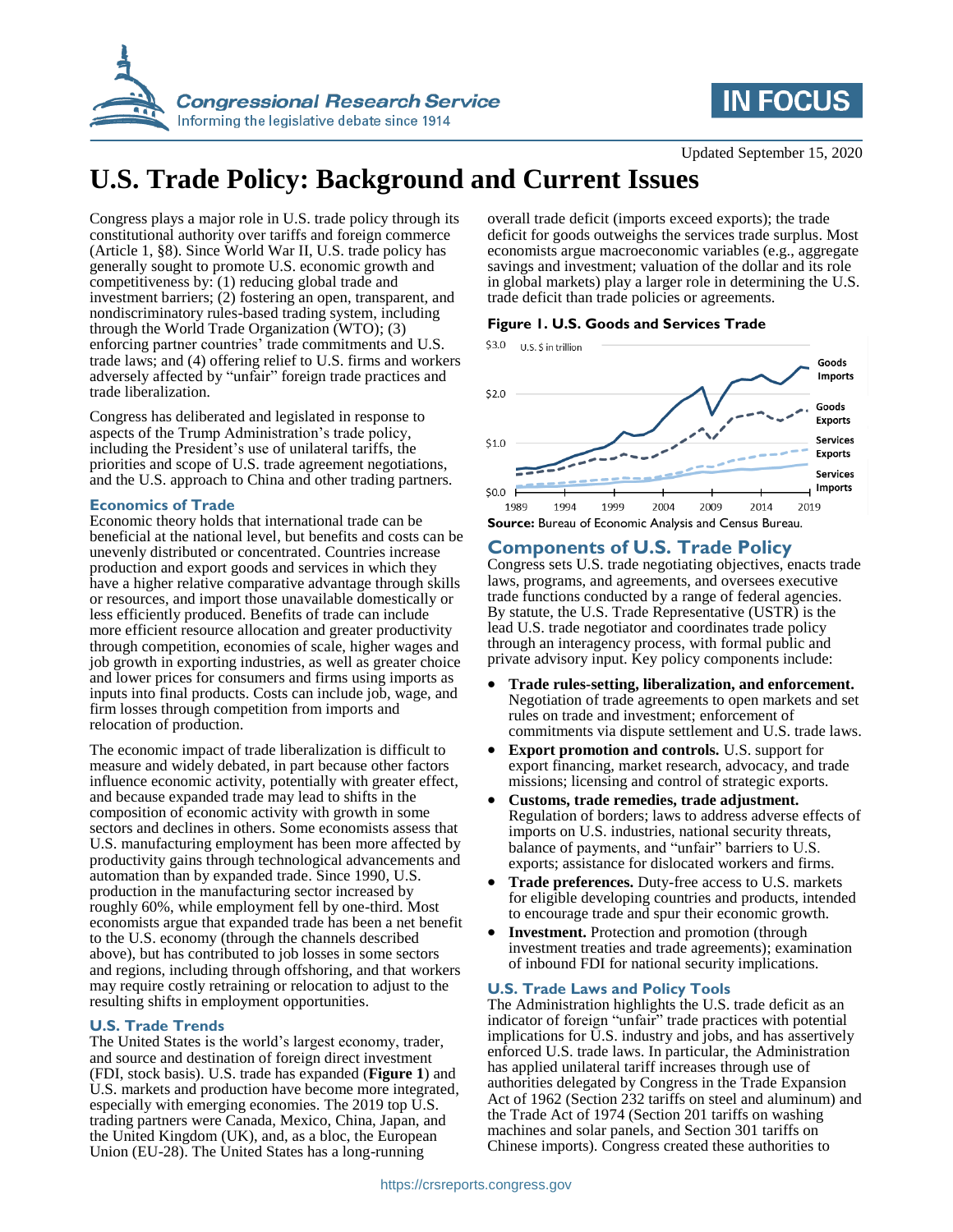address injurious import threats to U.S. industry (Sec. 201) and national security (Sec. 232), as well as foreign trade barriers or trade commitment violations (Sec. 301). While these tools were used regularly in the 1980s, their use declined following the 1995 creation of the WTO and its enforceable dispute settlement system and removal of certain trade barriers. Some in Congress question the validity of some of the Administration's tariff actions. U.S. trading partners have responded by imposing retaliatory tariffs, negotiating exceptions in the form of quotas or other agreements, and launching WTO complaints. In September, a WTO dispute panel ruled that U.S. Sec. 301 tariffs on imports from China violated WTO rules.

#### **Trade Promotion Authority**

Congress and the President generally work together to negotiate and implement U.S. trade agreements. Beginning with the Reciprocal Trade Agreements Act of 1934, Congress delegated limited tariff authority to the President to enter into reciprocal trade agreements to reduce tariffs within pre-approved levels through proclamation authority. As nontariff trade barriers grew, Congress adopted "fast track" authority in the Trade Act of 1974 to provide U.S. trade negotiating objectives and expedited legislative consideration for implementing bills on future trade agreements while preserving its constitutional prerogatives. Called Trade Promotion Authority (TPA) since 2002, it was renewed in 2015 (P.L. 114-26), and will expire on July 1, 2021. Debate over the renewal of TPA and potential reforms, including to U.S. trade negotiating objectives, may be a focus of the 117<sup>th</sup> Congress.

#### **The World Trade Organization (WTO)**

The current rules-based, multilateral trading system is rooted in the WTO, established in 1995 to succeed the General Agreement on Tariffs and Trade (GATT). Formed in 1947, the GATT was part of the post-WWII effort led by the United States and Europe to build a stable, open, and prosperous global economy. WTO core principles include nondiscrimination and transparency, and agreements cover trade in goods, services, and agriculture; remove tariff and nontariff barriers; and establish rules and disciplines on issues such as intellectual property rights (IPR) and dispute settlement (DS). Stalled trade liberalization efforts and issues such as consensus decisionmaking, developing country exceptions, and noncompliance with notification requirements frustrate some members, leading some to call for or propose reforms. Vexed by perceived overreach in the DS system, the Administration has refused to agree to the naming of new Appellate Body (AB) jurists, which in December 2019, caused the AB to fall below a quorum to hear new cases. This has effectively paralyzed the DS system with new rulings on hold pending appeals.

#### **Trade Agreement Negotiations**

While WTO agreements have stalled, bilateral and regional trade agreements have proliferated with over 300 in force globally. The United States has 14 free trade agreements (FTAs) with 20 countries in force, covering market access and rules, usually exceeding WTO commitments.

U.S. trade agreements have been a focus of President Trump, who argues that past U.S. FTAs disadvantaged the United States. After withdrawing from the Trans-Pacific Partnership (TPP)—negotiated with 11 trading partners under President Obama—the Trump Administration made minor modifications to the existing U.S.-South Korea FTA and enacted a new mini-deal with Japan covering about 5% of bilateral trade. These actions, undertaken without legislative approval, have led to debate within Congress

over the future scope of U.S. trade agreements and presidential trade agreement authorities.

The Administration also negotiated the U.S.-Mexico-Canada Agreement (USMCA), which entered into force on July 1, 2020, replacing NAFTA. USMCA addresses new issues, such as digital trade and state-owned enterprises, increases North American content requirements for vehicles, expands market access in agriculture, and reduces U.S. obligations in areas such as investment and government procurement. In order to gain congressional support for the implementing legislation required to bring the USMCA into effect, the Administration made changes to the labor, environment, enforcement, and pharmaceutical IPR provisions, as originally negotiated. Some in Congress questioned whether congressional consideration of the modified agreement adhered to TPA procedures. The Administration has also initiated FTA talks with the EU, the United Kingdom, and Kenya, and has stated its intent for more comprehensive, second-stage negotiations with Japan.

## **U.S.-China Trade Relations**

China, arguably, is the most challenging U.S. trading relationship. Despite significant U.S. commercial opportunities, the state's continued role in economic activity raises major concerns over unfair competition and challenges to the WTO system. Other U.S. concerns include China's cyber and other theft of U.S. IP, technology transfer practices, industrial subsidies, and inadequate market access. To address these concerns the Trump Administration invoked Section 301, imposed four rounds of tariffs (to which China responded with counter tariffs), and negotiated a Phase I agreement that addressed some concerns and new market access in agriculture and financial services, but left many concerns to future talks. The Trump Administration also has used national security screening of investment to prevent acquisitions of U.S. companies, and tightened the export control system to restrict strategic technology to specific entities of concern (e.g., Huawei).

### **Potential Issues for Congress**

**Tariff Actions**. How do U.S. and retaliatory tariffs affect U.S. producers, consumers, and trade relations? Are legislative reforms to existing tariff authorities needed?

**U.S.-China Trade.** What is the status of implementing the Phase I agreement? What are the best tools to address Chinese industrial policies and trade practices of concern?

**Trade Agreements.** Does USMCA represent the template for future U.S. agreements? What role should partial scope agreements play in U.S. FTA policy? What are prospects and priorities for new FTA partners such as Taiwan?

**Trade and Jobs.** Are U.S. Trade Adjustment Assistance programs adequately funded and effective to help those hurt from trade liberalization?

**Trading System/WTO.** Does the United States still benefit from the rules-based global trading system it helped establish? Can U.S. calls for needed reforms be resolved?

**Trade and Security.** Concerns exist about foreign efforts to obtain U.S. technology. New 2018 laws, the Foreign Investment Risk Review Modernization Act (FIRRMA) and the Export Controls Act (ECA), respectively, provide more scrutiny of inward FDI and renew dual-use export controls. Are these tools sufficient? Is restricting FDI problematic?

**Shayerah Ilias Akhtar**, Specialist in International Trade and Finance

**Ian F. Fergusson**, Specialist in International Trade and Finance